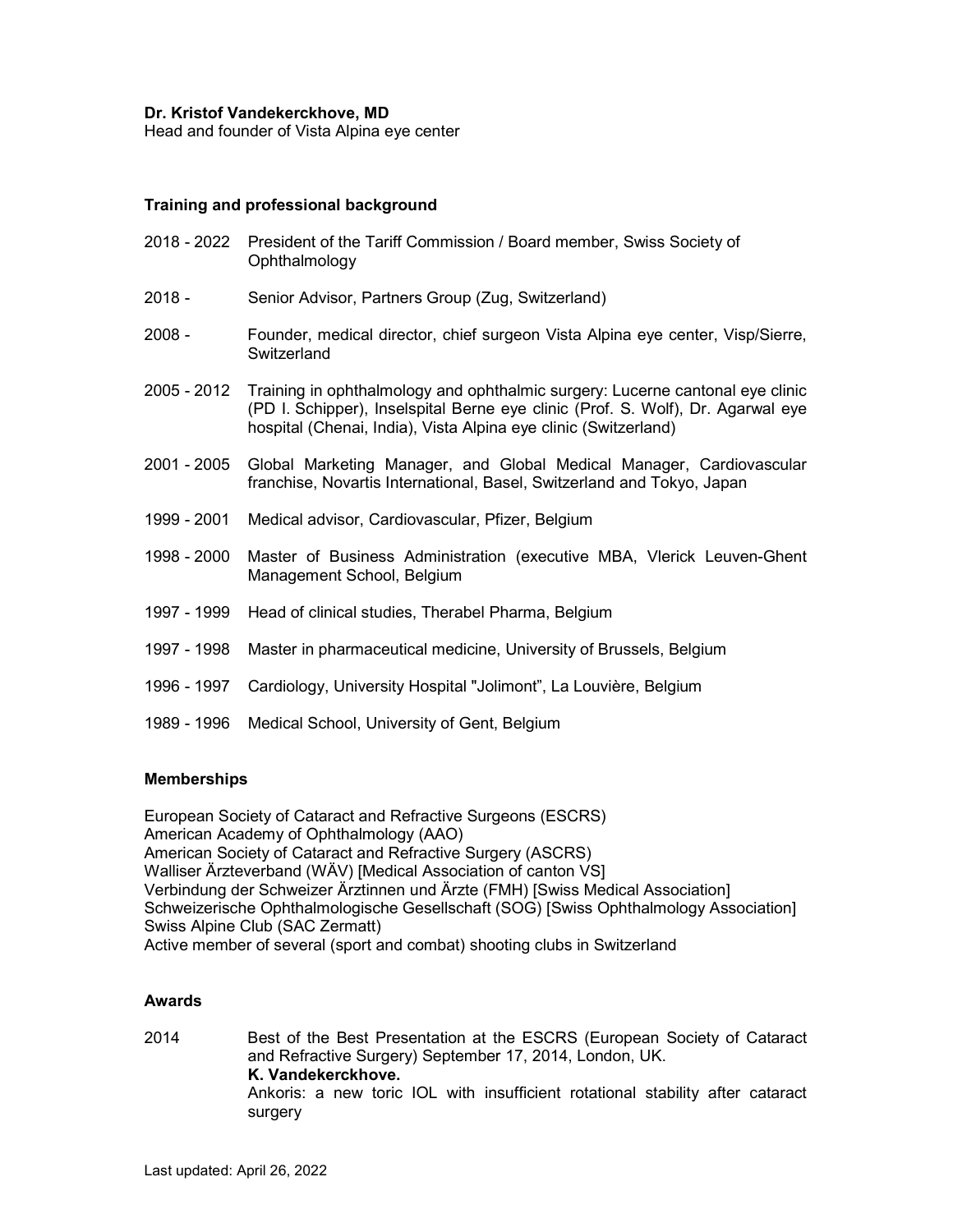- 1995 Poster award at the symposium of the Belgian Association of Clinical Biology (first author): "De immuunstatus voor rubella en toxoplasma bij meisjes tussen 12 en 18 jaar"
- 1989 Winner of the Flemish Chemistry Olympics and participation in the international Chemistry Olympics in Halle, former GDR

#### **Publications**

- 2018 Vandekerckhove K., Refractive Surgery without a laser, Cataract & Refractive Surgey Today, 10/2018
- 2018 Vandekerckhove K., Rotational Stability of Monofocal and Trifocal Intraocular Toric Lenses With Identical Design and Material but Different Surface Treatment, International Ophthalmology, J Refract Surg. 2018;34(2):84-91
- 2015 Vandekerckhove K., Aflibercept versus ranibizumab for treating persistent diabetic macular oedema, International Ophthalmology, Int Ophthalmol 2015 Aug;35(4):603-9
- 2009 Lange AP, Vandekerckhove K., Becht C, Zakrzewski PA, Schmid MK. Spontaneous closure of a traumatic macular hole. Medical Ophthalmology Monthly 2009 Apr; 226(4):359-60
- 2008 B. Kloeckener-Gruissem\*, K. Vandekerckhove\* et al (\* first authors, equal contribution), Mutation of the solute carrier SLC16A12 associates with a novel syndrome combining autosomal dominant juvenile cataract with microcornea and glucosuria. American Journal of Human Genetics 2008 Mar;82(3):772-9.
- 2007 Vandekerckhove K., Lange A. P., Herzog D. C. J., Schipper I., Juvenile cataract associated with micro-cornea and glucosuria: a new syndrome. Medical Ophthalmology Monthly 2007; 224:344-346
- 1998 R.A. Lefebvre and K. Vandekerckhove. Influence of nitroglycerine and longterm electrical stimulation on nitrergic relaxations in the pig gastric fundus, British Journal of Pharmacology, 123, 143-149, (1998).
- 1998 Ginsberg F., Joos E., Géczy J., Bruhwyler J., Vandekerckhove K. and Famaey JP. A pilot randomized placebo-controlled study of pirlindole in the treatment of primary fibromyalgia, Journal of Musculoskeletal Pain, 6(2), 5-17, (1998).
- 1998 Famaey J.P., **Vandekerckhove K.**, Géczy J. and Bruhwyler J. A large openlabel trial of nimesulide in patients with osteoarticular conditions treated in a general practice setting, Current therapeutic Research, 59(7), 467-482, (1998).
- 1998 Famaey J.P., Bruhwyler J., Géczy J., **Vandekerckhove K.** and Appelboom T. Open controlled randomized multicenter comparison of nimesulide and diclofenac in the treatment of subacute and chronic low back pain, Journal of Clinical Research, 1, 219-238, (1998).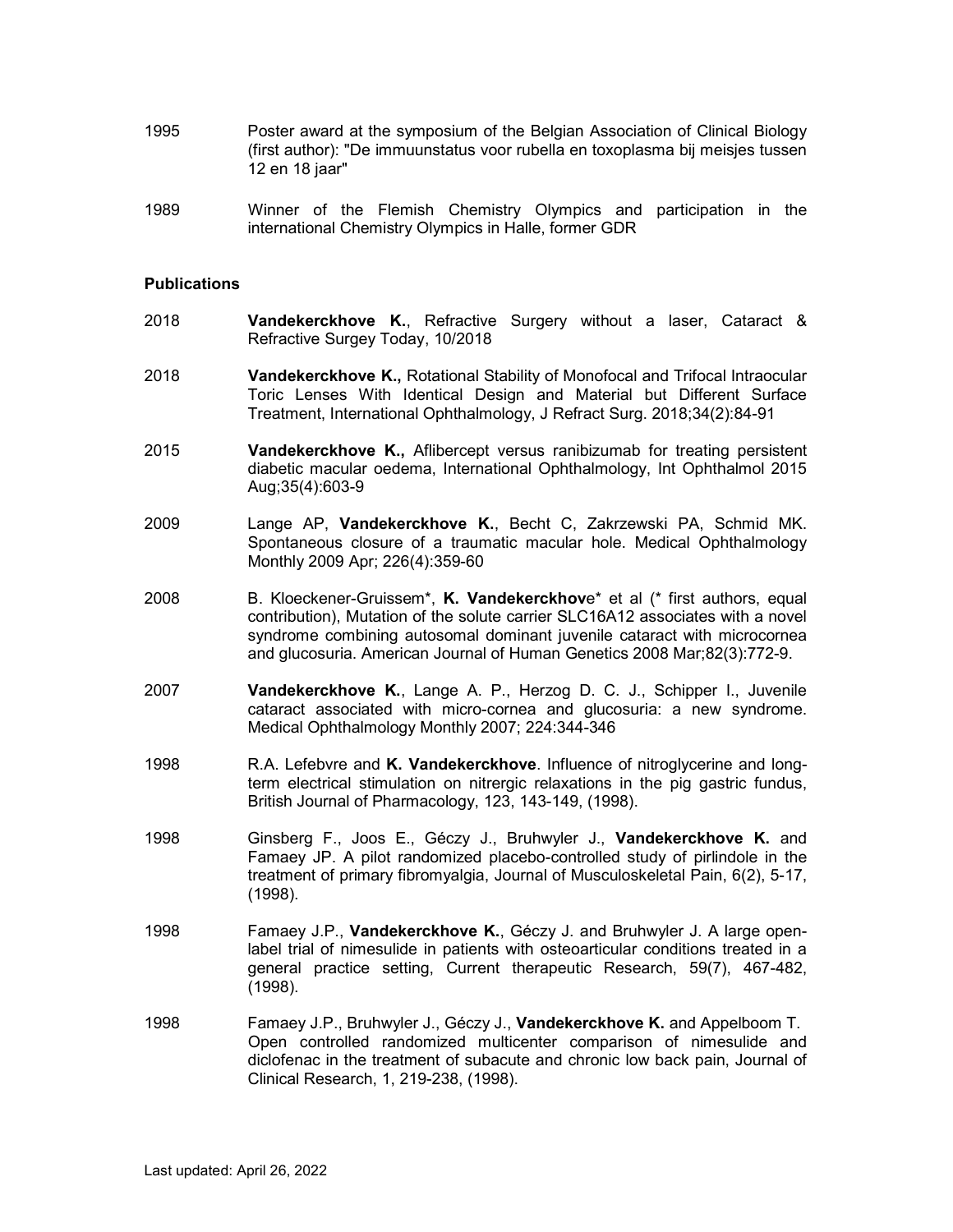- 1997 Bruhwyler J., Monseu M-J., Vandekerckhove K. and Géczy J. Pirlindole, a reversible and specific monoamine oxidase A inhibitor: A retrospective evaluation of its clinical antidepressant profile, European Journal of Clinical Research, 9, 225-245, (1997).
- 1997 Braeckman J., Bruhwyler J., Vandekerckhove K. and Géczy J. Efficacy and safety of the extract of Serenoa repens in the treatment of benign prostatic hyperplasia: therapeutic equivalence between twice and once daily dosage forms, Phytotherapy Research, Vol. 11, 558-563, (1997).
- 1996 **Vandekerckhove K.**, Verstraete A., Leroux-Roels G. Immunity against toxoplasma and rubella in girls between 12 and 18 years old. Acta Clin. Belg., 1996 (abstract).
- 1996 Vandekerckhove K., Verstraete A., Leroux-Roels G. De immuunstatus voor rubella en toxoplasma bij meisjes tussen 12 en 18 jaar. Tijdschr. Geneesk., 1996; 52 : 319-323

## Congress Posters

| 2014 | Swiss Society of Ophthalmology, Annual Meeting, August 27-30, 2014,<br>Interlaken, Switzerland.<br>K. Vandekerckhove.<br>Aflibercept versus Ranibizumab in diabetic macular edema.                                                                                                                               |
|------|------------------------------------------------------------------------------------------------------------------------------------------------------------------------------------------------------------------------------------------------------------------------------------------------------------------|
| 2014 | Swiss Society of Ophthalmology, Annual Meeting, August 27-30, 2014,<br>Interlaken, Switzerland.<br>K. Vandekerckhove.<br>Aflibercept in eyes with incomplete response to Ranibizumab in AMD.                                                                                                                     |
| 2014 | EURETINA, 14th International Congress, September 11 - 14, 2014, London,<br>UK.<br>K. Vandekerckhove.<br>Aflibercept versus ranibizumab in diabetic macular edema.                                                                                                                                                |
| 2013 | ESASO European School for Advanced Studies in Opthalmology, 13th<br>International AMD and Retina Congress, October 25 - 26, 2013, Dublin,<br>Ireland.<br>K. Vandekerckhove.<br>Aflibercept Therapy For Exudative Age-Related Macular Degeneration In Eyes<br>With Incomplete Response To Ranibizumab.            |
| 2012 | Swiss Society of Ophthalmology, Annual Meeting, August 29 - September 1,<br>2012, Fribourg, Switzerland.<br>K. Vandekerckhove.<br>Ranibizumab and Retinopathia centralis serosa (RCS).                                                                                                                           |
| 2008 | ARVO The Association for Research in Vision and Ophthalmology, 2008.<br>Barbara Kloeckener-Gruissem, Gudrun Nürnberg, John Neidhardt, Christina<br>Zeitz, Stephan Labs, Daniel Schorderet, Francis Munier, Anthony Moore,<br>Shomi Bhattacharya, Kristof Vandekerckhove, Peter Nürnberg, and<br>Wolfgang Berger. |